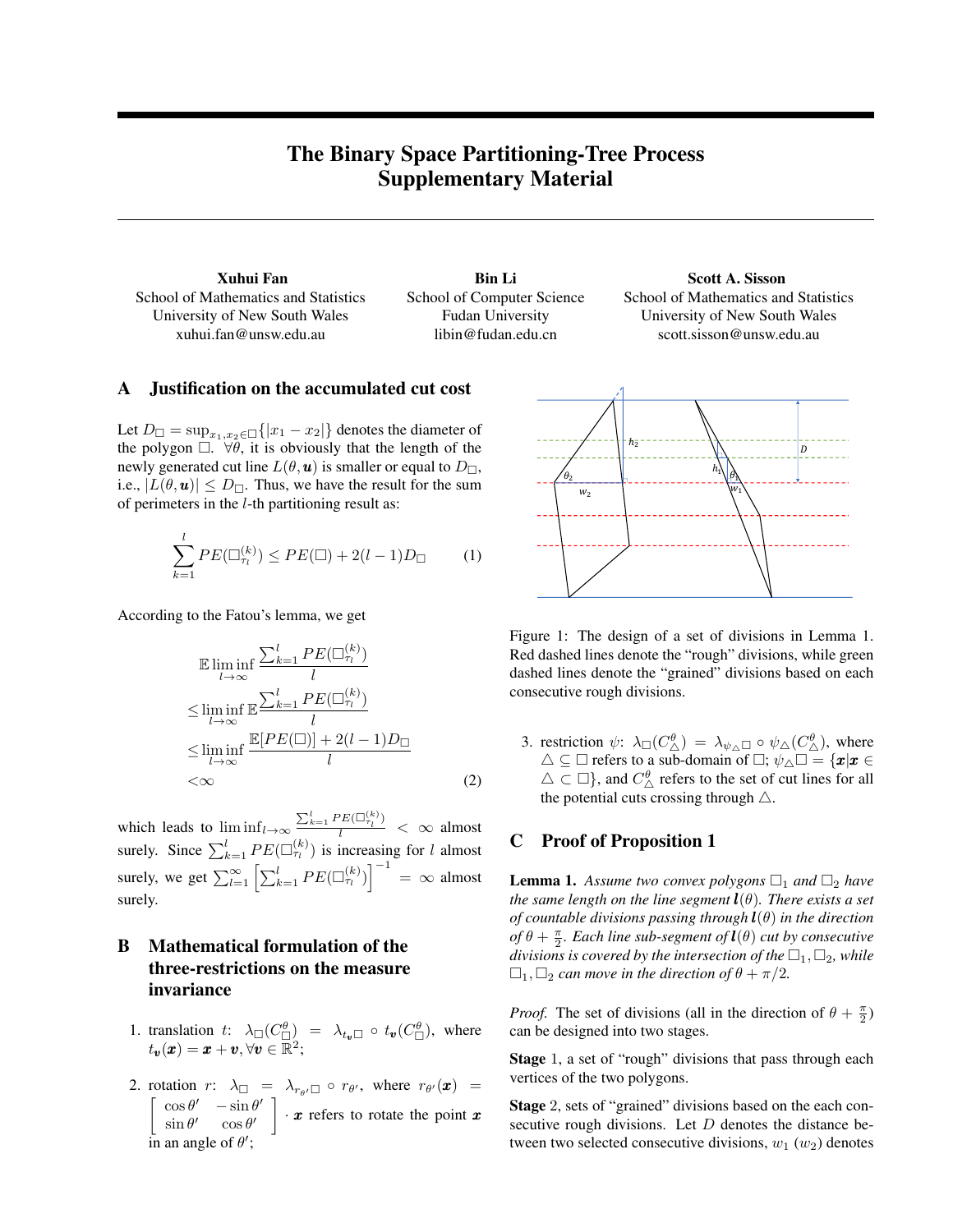the maximum width of polygon  $\Box_1$  ( $\Box_2$ ) between these two rough divisions and  $\theta_1$  ( $\theta_2$ ) is the smallest angle between the edge of polygon  $\Box_1$  ( $\Box_2$ ) and division.

We proceed the grained division in the following way. In the case of  $\min\{w_1 \tan \theta_1, w_2 \tan \theta_2\} \ge D$ , there is no need to do further grained division; otherwise, let  $(\theta^*, d^*) = \arg_{\theta, d} \min\{d_1 \cdot \tan \theta_1, d_2 \cdot \tan \theta_2\}$ , the first grained division is placed in the position of  $d^*$  tan  $\theta^*$  (see  $h_1$  in Figure 1). The second grained division would design based on the first one and proceed in a similar way.

Given the condition of  $d \cdot \tan \theta < D$ , we can do the partition at the positions of:

$$
\left\{ d \cdot \tan \theta \cdot \left( 1 - \frac{d \cdot \tan \theta}{D} \right)^l \right\}_{l=0}^{\infty} \tag{3}
$$

where  $\sum_{l=0}^{\infty} d \cdot \tan \theta \cdot \left(1 - \frac{d \cdot \tan \theta}{D}\right)^l = D$ .

Proposition 1. *The family of partition probability measure*  $\lambda_{\Box}(C_{\Box}^{\theta})$  keeps invariant under the operations of transla*tion, rotation and restriction if and only if we have a constant*  $C$  *such that*  $\lambda_{\Box}(C_{\Box}^{\theta}) = C \cdot |\boldsymbol{l}(\theta)|, \forall C \in \mathbb{R}^+.$ 

*Proof.* The reverse case is fully discussed as in the main part of the paper.

On the other hand, assume we have two sets of cut lines  $C_{\Box_1}^{\theta_1}, C_{\Box_2}^{\theta}$  with  $|\bm{l}_{\Box_1}(\theta_1)| = |\bm{l}_{\Box_2}(\theta)|$ .

Given that the measure  $\lambda_{\Box}(C_{\Box}^{\theta})$  is invariant under the operations of translation, rotation and restriction, we need to prove the following equity:

$$
\lambda_{\Box_1}(C^{\theta_1}_{\Box_1}) = \lambda_{\Box_2}(C^{\theta}_{\Box_2})
$$
\n(4)

To complete this, we first do rotation and translation operations on  $\Box_1$ , which is  $\Box'_1 := r_{\theta'} \circ t_{\pmb{v}'} \circ \Box_1$ , in a way that  $\square'_1$  and  $\square_2$  project into the same image  $\bm{l}(\theta)$ .

Based on Lemma 1, we divide  $\Box'_1$  and  $\Box_2$  into countable parts, where the intersection of these pair parts projects to the same images. That is:

$$
\Box_1' = \cup_k \Box_1^{',(k)}, \Box_2 = \cup_k \Box_2^{(k)} \tag{5}
$$

$$
Y^{(k)} = \Box_1^{',(k)} \cap \Box_2^{(k)}, \mathbf{l}^{(k)}(\theta) \in Y^{(k)}, \forall k \in N \quad (6)
$$

$$
C_{\square_1^{(k)}}^{\theta} = \{ L(\theta, \mathbf{u}) \text{ crossing } \square_1^{'(k)} | \theta \text{ is fixed, } \mathbf{u} \text{ lies on } l^{(k)}(\theta) \}
$$

$$
C_{\square_2^{(k)}}^{\theta} = \{ L(\theta, \mathbf{u}) \text{ crossing } \square_2^{(k)} | \theta \text{ is fixed, } \mathbf{u} \text{ lies on } l^{(k)}(\theta) \}
$$

$$
(7)
$$

The additivity of measures indicates that:

$$
\lambda_{\Box_1}(C^\theta_{\Box_1}) = \sum_k \lambda_{\Box_1^{'},(k)}(C^\theta_{\Box_1^{'},(k)})
$$

$$
\lambda_{\Box_2}(C^\theta_{\Box_2}) = \sum_k \lambda_{\Box_2^{(k)}}(C^\theta_{\Box_2^{(k)}})
$$

Eq. (4) is correct if we can prove the following

$$
\lambda_{\Box_1^{', (k)}}(C_{\Box_1^{', (k)}}^{\theta}) = \lambda_{\Box_2^{(k)}}(C_{\Box_2^{(k)}}^{\theta}), \forall k \in N
$$
 (8)

From the measure invariance under rotation and translation, we get  $\lambda_{\Box_1}(C_{\Box_1}^{\theta}) = \lambda_{t_{\mathbf{v}}(r_{\theta'}(\Box_1))}(t_{\mathbf{v}}(r_{\theta'}(C_{\Box_1}^{\theta}))).$ We also get

$$
\Pi_{Y^{(k)}} \pi = \{ Y^{(k)} \} = \Pi_{Y^{(k)}} t^{(k)} (\rho \pi) \tag{9}
$$

$$
\Pi_{Y^{(k)}} C^{\theta}_{\Box_1^{', (k)}} = \Pi_{Y^{(k)}} C^{\theta}_{\Box_2^{(k)}} \tag{10}
$$

Thus, we get

 $\Box$ 

$$
\lambda_{t_{\boldsymbol{v}}r_{\boldsymbol{\theta}'}\square_{1}^{'}(k)}(C_{\square_{1}^{'},(k)}^{\boldsymbol{\theta}})^{restriction} \stackrel{\text{restriction}}{=} \lambda_{\Pi_{Y^{(k)}}t_{\boldsymbol{v}}r_{\boldsymbol{\theta}'}\square_{1}^{'}(k)}(\Pi_{Y^{(k)}}C_{\square_{1}^{'},(k)}^{\boldsymbol{\theta}}))
$$
\n
$$
\stackrel{E_{q}(9)}{=} \lambda_{\Pi_{Y^{(k)}}\square_{1}^{'}(k)}(\Pi_{Y^{(k)}}C_{\square_{1}^{'},(k)}^{\boldsymbol{\theta}})
$$
\n
$$
\stackrel{E_{q}(10)}{=} \lambda_{\Pi_{Y^{(k)}}\square_{2}^{(k)}}(\Pi_{Y^{(k)}}C_{\square_{2}^{(k)}}^{\boldsymbol{\theta}})
$$
\n
$$
\stackrel{\text{restriction}}{=} \lambda_{\square_{2}^{(k)}}(C_{\square_{2}^{(k)}}^{\boldsymbol{\theta}})
$$
\n
$$
(11)
$$

#### D Proof of Proposition 2

Our partition would result in convex polygon. We have the integration results for the convex polygon.

Lemma 2. *The integration of the intersection line in a triangle*  $\triangle$  *over*  $[0, \pi]$  *equals to the triangle's perimeter.* 

*Proof.* We first consider the acute triangle (Top row of *Figure 2*) case.

Let  $\{l_1, l_2, l_3\}$  being the lengths of the triangle  $\triangle$ 's edges and  $\{\angle BAC, \angle ABC, \angle ACB\}$  being the corresponding angles. According to the law of sines, we have

$$
l_0 = \frac{l_1}{\sin \angle BAC} = \frac{l_2}{\sin \angle ABC} = \frac{l_3}{\sin \angle ACB} \tag{12}
$$

where we use  $l_0$  to denote the ratio between the length and its corresponding angle.

W.l.o.g., we are cutting the block in the direction within  $\angle ABC$ . The projection scalar of  $l_2$  is calculated as  $|BD| =$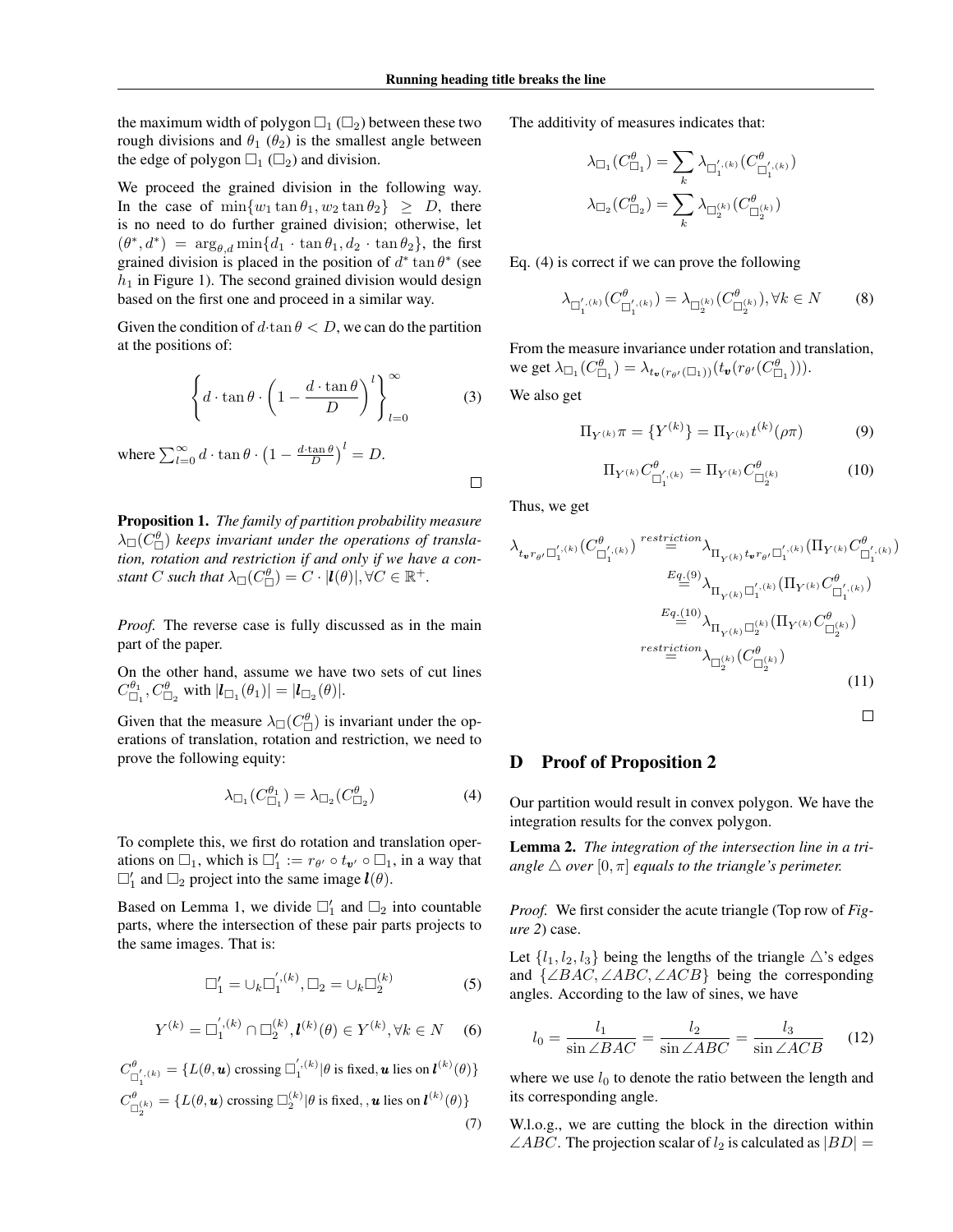

Figure 2: Top: Acute Triangle; Middle: Right Triangle; Bottom: Obtuse Triangle.

 $l_2 \cos \theta (\theta = \angle ABD)$ . While  $\theta$  is ranging from 0 to  $\angle ABE$ , the integration of BD is

$$
\int_0^{\angle ABE} |BD| d\theta = \int_0^{\angle ABE} l_2 \cos \theta d\theta
$$

$$
= l_2 \sin \theta \vert_0^{\angle ABE} = l_2 \cos(\angle BAC)
$$
(13)

By using the similar routines, we can get the integration of all the projection lines  $I$  as:

$$
I = l_2 \cos \angle BAC + l_2 \cos \angle ABC + l_1 \cos \angle ACB
$$
  
+  $l_1 \cos \angle ABC + l_3 \cos \angle BAC + l_3 \cos \angle ACB$   
=  $l_0 \sin \angle ACB \cos \angle BAC + l_0 \sin \angle ACB \cos \angle ABC$   
+  $l_0 \sin \angle BAC \cos \angle ACB + l_0 \sin \angle BAC \cos \angle ABC$   
+  $l_0 \sin \angle ABC \cos \angle BAC + l_0 \sin \angle ABC \cos \angle BAC$   
=  $l_0 \sin (\angle ACB + \angle ABC) + l_0 \sin (\angle BAC + \angle ACB)$   
+  $l_0 \sin (\angle ABC + \angle BAC)$   
=  $l_0 \sin \angle BAC + l_0 \sin \angle ABC + l_0 \sin \angle ACB$   
=  $l_1 + l_2 + l_3 = PE(\triangle)$ 

Here the  $2<sup>nd</sup>$  equation holds due to the law of Sines.

The case of right triangle (Middle row of *Figure 2*) is straight forward.

We can get

$$
I = l_2 \cos \angle BAC + l_2 \cos \angle ABC + l_1 \cos \angle ABC + l_3 \cos \angle BAC
$$
 (15)  
=l<sub>1</sub> + l<sub>2</sub> + l<sub>3</sub> = PE( $\triangle$ )

On the case of obtuse triangle (Bottom row of *Figure 2*)

$$
I = l_2 \cos \angle BAD - l_3 \cos \angle CAD + l_2 \cos \angle ABE
$$
  
\n
$$
-l_1 \cos \angle CBE + l_3 \cos \angle BAC + l_1 \cos \angle ABC
$$
  
\n
$$
= l_1 + l_2 + l_3 = PE(\triangle)
$$
 (16)

 $\Box$ 

Lemma 3. *The integration of the length of the block's projected image in the direction of*  $\theta$  *over*  $(0, \pi]$  *equals to the perimeter of the block, which is*  $\int_0^{\pi} |l(\theta)| d\theta = PE(\Box)$ .



Figure 3: From convex polygon with  $n - 1$  vertices to convex polygon with  $n$  vertices.

*Proof.* Convex polygon with  $n$  vertices can be divided into  $n - 2$  triangles. Since we have the result for the case of triangles, mathematical induction is used to get the conclusion for any convex polygons.

Assume we have the result for convex polygon with  $n - 1$ vertices, the additional part for its transformation to convex polygon with *n* vertices is the triangle  $\triangle ABD$ . Correspondingly, the increase in the scalar projection is composed of two parts:

$$
L_{\text{increase}}^1 = \int_0^{\angle DAB} |AD| \sin \theta d\theta
$$
  
=|AD| - |AD| cos  $\angle DAB$  = |AD| - |AE| (17)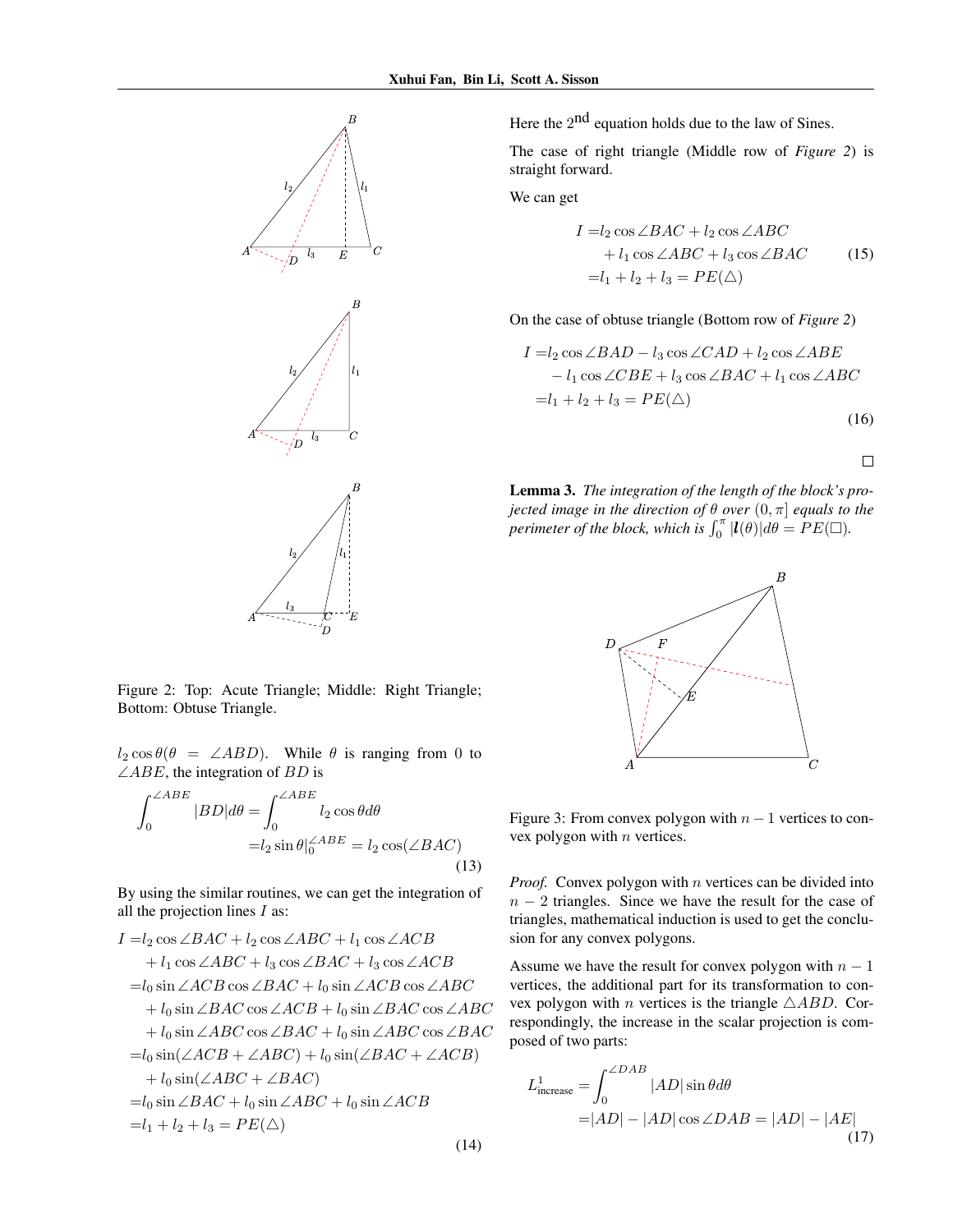where  $\theta = \angle DAF$  and  $L^1_{\text{increase}}$  refers to the integration of  $|DF|$  in the angle of  $\angle DAB$ .

$$
L_{\text{increase}}^2 = \int_0^{\angle ABD} |BD| \sin \theta d\theta
$$
  
=|BD| - |BD| \cos \angle ABD = |BD| - |BE| (18)

Thus, the total add amount is  $L_{\text{increase}} = |BD| + |AD| (|AE|+|BE|) = |BD|+|AD|-|AB|$ . This is exactly the increase of perimeter from the convex polygon with  $n - 1$ vertices to convex polygon with  $n$  vertices. Thus, we can get the result for all the convex polygons.  $\Box$ 

Proposition 2 is a direct result of Lemma 3.

### E Consistency

Some notations are firstly defined for convenient reference. We use  $\Box$  and  $\triangle$  to denote a domain and its subdomain, which is  $\triangle \subseteq \square$ .  $M_{\tau}$  and  $N_{\tau}$  are individually defined as the BSP-Tree processes on  $\Box$  and  $\triangle$  respectively. The restriction is denoted as Π, in which we have  $\Pi_{\wedge} M_{\tau} =$  $N_{\tau}$ . Also, we let  $c(\square)$  denote the measure over the block  $\Box$ , which is  $c(\Box) = \int_{\theta} \omega(\theta) |l_{\Box}(\theta)| d\theta$  and let  $\mathcal{O}_n^{\Box}$  denote the partition after *n*-th cut on the convex polygon  $\Box$ .

**Extending partition from**  $\triangle$  **to**  $\Box$  For the BSP-Tree process  $N_{\tau}$ , we let Z and  $\{\sigma_l\}_{l\in\mathbb{N}}$  denotes the related Markov chain and the corresponding time stops. For  $t \geq 0$ , define  $m_t$  to be the index such that  $t \in [\sigma_{m_t}, \sigma_{m_{t+1}}], N_t = Z_{m_t}.$ 

To extend  $N_{\tau}$  from  $\triangle$  to  $\Box$ , let  $\tau_0 = 0$  and  $Y_0 = \Box$ . For  $n \in \mathbb{N}$ , we define  $\tau_{n+1}$  and  $Y_{n+1}$  inductively as:

$$
\tau_{n+1} := \min\{\sigma_{m_{\tau_n}+1}, \tau_n + \frac{\xi_n}{c(Y_n) - c(Z_{m_{\tau_n}})}\} \quad (19)
$$

where  $\xi_n$  is generated from the exponential distribution with mean 1.

$$
Y_{n+1} = \begin{cases} \n\left\{\n\begin{aligned}\n\int_{T_n}^{T_n} f(t) \, d\mu_{\tau_n}, & \tau_{n+1} = \sigma_{m_{\tau_n}+1}; \\
\sigma_{\tau_n} & \text{otherwise.}\n\end{aligned}\n\end{cases} \tag{20}
$$

where  $lift_{Y_n,\triangle}(Z_{m_{\tau_n}})$  denotes extending the existing cut to the larger domain  $\Box$  and  $gencut_{\triangle}(Y_n)$  refers to the case that there will be a new cut generated in  $\Box$  that does not cross into  $\triangle$ .

According to the results of Proposition V.16 of chapter VI in [1], the defined process  $\{Y_n, \tau_n\}$  are well-defined.

**Prove the correctness**  $\forall t > 0$ , the waiting time for the next cut in  $X$  is:

$$
\zeta_t = \tau_{n+1} - t \tag{21}
$$

According to  $\tau_{n+1}$ 's definition (Eq. (19)),  $\zeta_t$  follows the exponential distribution with the rate being  $c(Y_{n_t})$ . What is more, the probability of the event  $\tau_{n+1} = \sigma_{m_{\tau_n}+1}$  occurs with probability  $c(\mathcal{O}_n^{\triangle})/c(\mathcal{O}_n^{\square})$ .

For the newly extended case  ${Y_n}_n$ , while  $Y_n$  crosses through  $\triangle$ , the probability measure on  $C^{\theta}_{\triangle}$  is in proportion to  $\omega(\theta)|\mathbf{l}_{\Delta}(\theta)|$  and u locates only on  $\mathbf{l}_{\Delta}(\theta)$ . Thus, we get

$$
P = \frac{c(\mathcal{O}_n^{\Delta})}{c(\mathcal{O}_n^{\Box})} \cdot \frac{\omega(\theta)|\mathbf{l}_{\Delta}(\theta)|}{\int_{\theta} \omega(\theta)|\mathbf{l}_{\Delta}(\theta)|d\theta} \cdot \frac{1}{|\mathbf{l}_{\Delta}(\theta)|} = \frac{\omega(\theta)}{c(\mathcal{O}_n^{\Box})}
$$
(22)

while  $Y_n$  does not cross through  $\triangle$ , , the probability measure on  $C^{\theta}_{\Box \triangle}$  is in proportion to  $\omega(\theta)(|\bm{l}_{\Box}(\theta)| - |\bm{l}_{\triangle}(\theta)|)$ and **u** locates only on  $\mathbf{l}_{\square\setminus\triangle}(\theta)$  (with the length  $|\mathbf{l}_{\square}(\theta)|$  –  $|\boldsymbol{l}_{\Delta}(\theta)|$ ). Thus, we get

$$
P = \frac{c(\mathcal{O}_n^{\Box}) - c(\mathcal{O}_n^{\triangle})}{c(\mathcal{O}_n^{\Box})} \cdot \frac{\omega(\theta)(|\bm{l}_{\Box}(\theta)| - |\bm{l}_{\triangle}(\theta)|)}{\int_{\theta} \omega(\theta)(|\bm{l}_{\Box}(\theta)| - |\bm{l}_{\triangle}(\theta)|) d\theta}
$$

$$
= \frac{1}{\mu_{\Box}(\theta)| - |\bm{l}_{\triangle}(\theta)|} \tag{23}
$$

Eq. (22) and Eq. (23) show that the probability measure of  $Y_n$  equals to the one that directly generated in the domain of  $\Box$ . Therefore, the partition constructed by Eq. (19) and Eq. (20) is a realization of BSP-Tree process in  $\Box$ .

According the transfer theorem (Theorem V.13 of chapter VI in [1]), the partition distribution is consistent from  $\Box$  to  $\triangle$ .

#### F MCMC for the BSP-RM

Algorithm 2 displays an MCMC solution for the BSP-RM.

#### Algorithm 2 MCMC for BSP-RM

**Input:** Training data X, Budget  $\tau$ , Number of particles C Output: A realization of the BSP-Tree process; coordinates  $\{(\xi_i, \eta_i)\}_{i=1}^n$  of X

- 1: Initialize the partition and nodes' coordinates
- 2: for  $t = 1 : T$  do
- 3: Use C-SMC algorithm to update the partition structure, according to Algorithm 1;
- 4: Update nodes' coordinates  $\{\xi_i, \eta_i\}_{i=1}^n$  according to Eq. (24).
- 5: end for

## **F.1** Updating nodes' coordinates  $(\xi_i, \eta_i)_{i=1}^n$

 $(\xi_i, \eta_i)$ 's updating is implemented through the Metropolis-Hastings algorithm. We propose the new values of  $\xi_i, \eta_i$